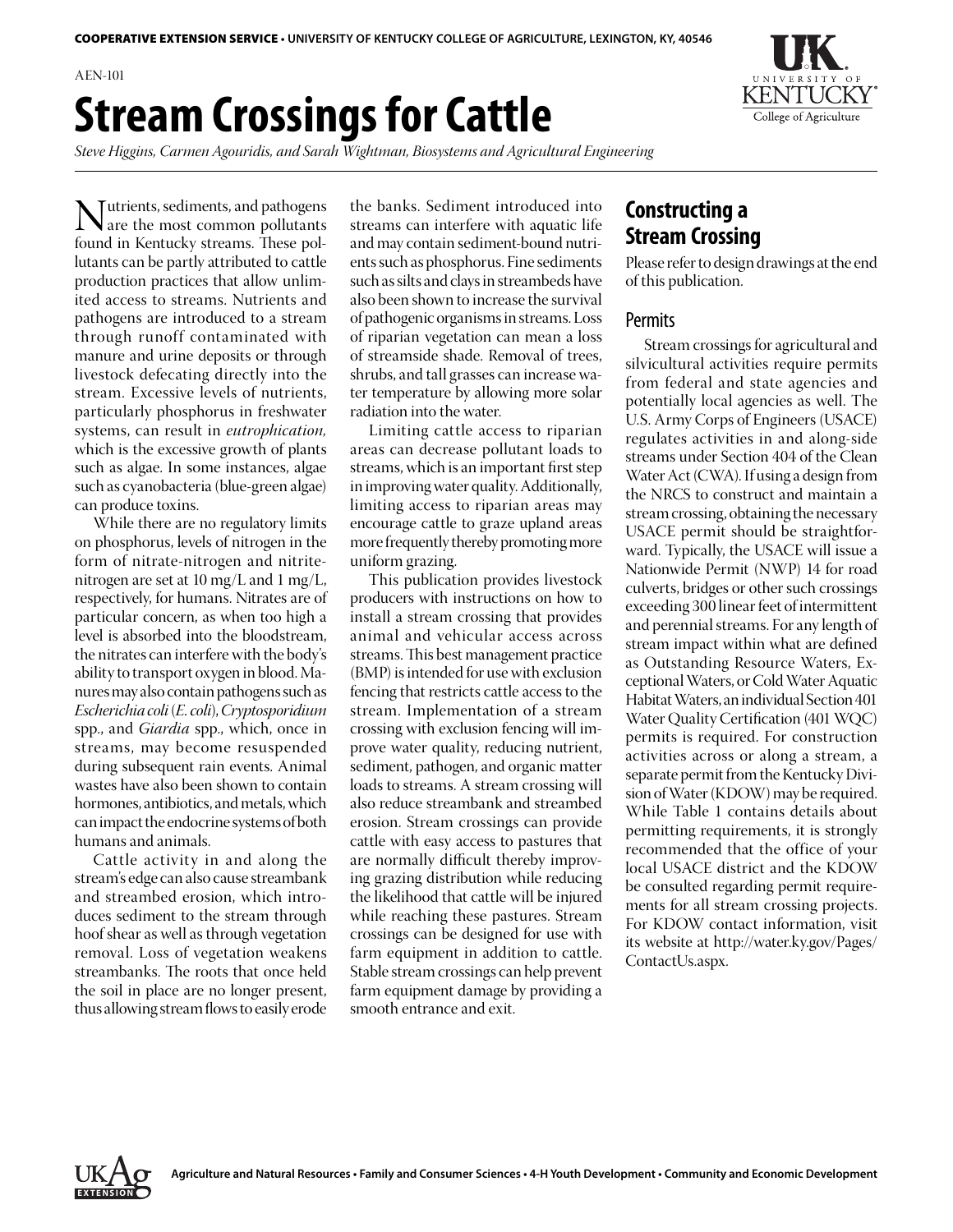**Table 1.** Permit requirements for stream crossing construction. *These statutes specify possible permits that may be required and permitting agencies that may be involved.*

**Stream Crossings:** The Clean Water Act gives the U.S. Army Corps of Engineers (USACE) regulatory authority over activities in and alongside streams. Since stream crossing construction normally occurs in small streams, the USACE has issued NWP 14 to cover this activity. See pages 223-240 of the Kentucky Agriculture Water Quality Plan (July, 28, 2008) for further information.

*[US Clean Water Act, 33 USC §1251 et seq., Section 404]*

**Low Water Crossings:** Low-water crossings installed as part of a larger streambank protection project may require a 401 Water Quality Certification from the Kentucky Division of Water. See pages 223-240 of the Kentucky Agriculture Water Quality Plan (July 8, 2008) for further information.

*[US Clean Water Act, 33 USC §1251 et seq., Section 401]*

**Construction in Floodplains:** Construction activities (e.g., fills, channel relocations, streambank restoration, buildings, culverts, and bridges) in floodplains require a stream construction permit pursuant to KRS 151.250. An exemption exists for watersheds of less than one square mile (640 acres), except for impoundments and dams, which again fall under KRS 151.250 for a permit. *[KRS 151.250]*



**Figure 1.** Where and where not to locate a stream crossing.

#### Time

Stream crossings should be constructed during the drier parts of the year, if possible, because earthwork activities ,such as excavating and compacting are very difficult in mud. Also, the potential of introducing sediment into the stream for construction activities is reduced.

#### Location

Stream crossings should be located in straight sections where the stream bed is stable or where grade control can be provided to create stability (Figure 1). Avoid locations such as bends, abrupt changes in channel grade, areas of excessive seepage, confluences of tributaries, or areas that are immediately upstream or downstream of a bridge or culvert. Also, avoid stream banks that are greater than 5 feet in height and areas where the product of velocity (feet per second) and depth (feet) is greater than 6. Knowing the product of velocity and depth helps to determine if the water is too fast and/or too deep to safely wade. An orange peel can be used to determine velocity (see insert) while a staff gauge, which is basically a long ruler placed permanently in a stream, can be used to determine depth. To discourage cattle loafing in the stream and protect tree root systems, locate stream crossings outside the tree dripline.

#### **Width**

Width is measured at the stream crossing in an upstream to downstream direction and does not include the side slopes. If the stream crossing will be used only for livestock, a 6-8 ft. width is sufficient. A multi-use stream crossing, however, should be 10-20 ft. wide.

## Side Slopes

A critical design component of stream crossings is the establishment of grades, as lower side slopes result in a more stable stream crossing. The cut should be no steeper than 2.5:1 horizontal to vertical (H:V). The finished surface grade should have side slopes that are stable for the material involved. For earth fills, side slopes should not exceed 3:1 (H:V). For rock fills, side slopes should not exceed 2:1 (H:V). Please note that only clean fill material should be used for grading.

#### Entrance and Exit Approaches

Entrance and exit approaches should extend at least to the elevation of the fiveyear storm event. If this elevation is not known, blend the entrance and exit approaches for the stream crossing into the existing topography. It is recommended that the approaches be at least 20 feet in length, have slopes not exceeding 5:1 (H:V), and have a width at least the width of the stream crossing. To prevent excessive loitering at the approaches, avoid making them too wide. It may be necessary to install a flow diversion across the top of the entrance and exit approaches to prevent sediment- and nutrient-laden runoff from entering the stream. Use geotextile fabric covered with rock as a foundation for the entrance and exit approaches. Details are discussed in the following sections.

## Site Preparation

For small stream crossings, a skidloader can be used; however, for larger crossings a track loader may be required (Figure 2). When grading, remove rocks and debris from the stream crossing and the entrance and exit approaches, but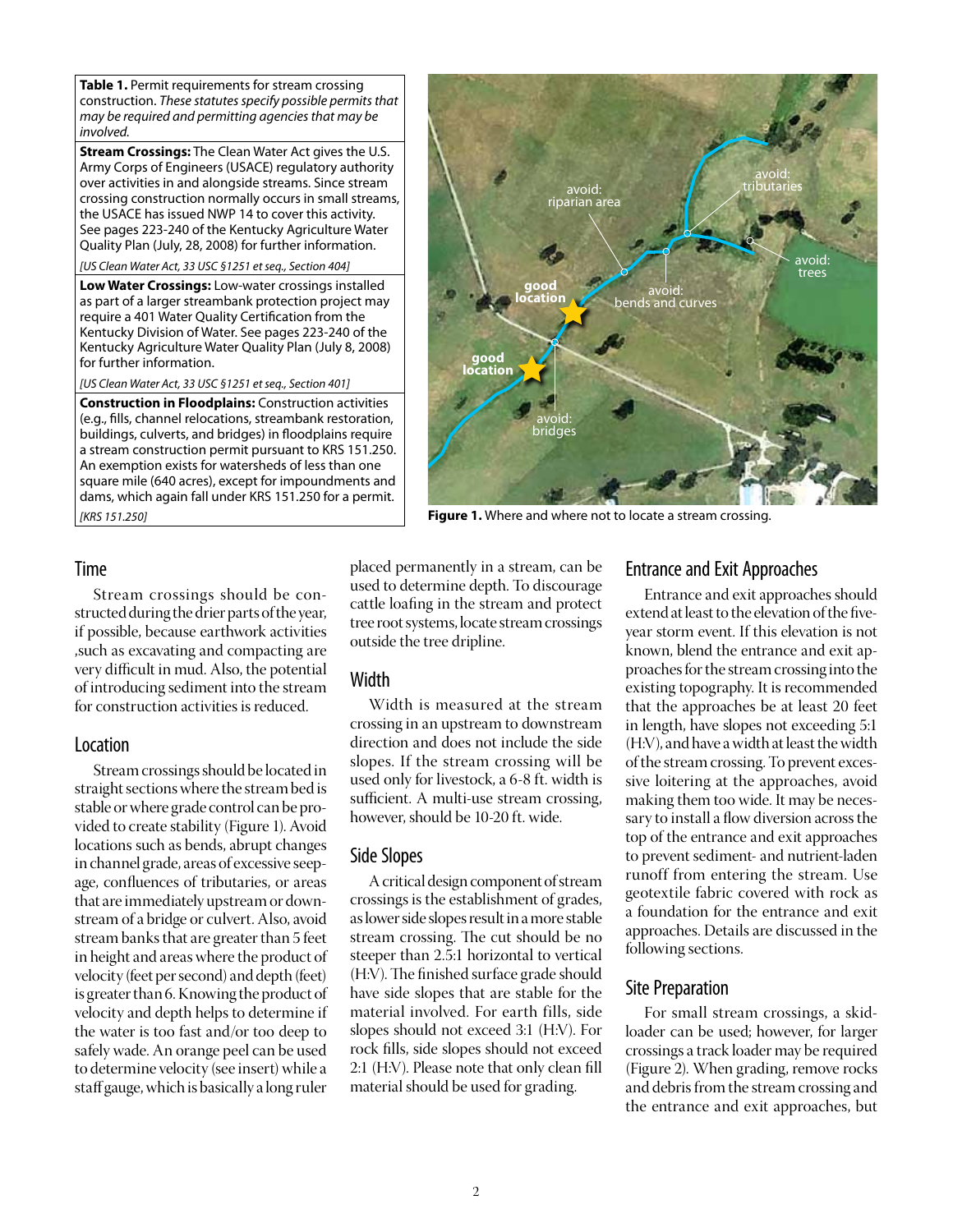

**Figure 2.** Use of a skid loader to grade the entrance and exit approaches of a stream crossing for a small stream. Grading provides a base for the geotextile fabric. Note the absence of rocks and debris on the approaches.

do not remove rock until only bedrock remains, as this destroys aquatic habitat. Cut material should be removed from the floodplain to ensure that stream flows are not obstructed and to minimize permit requirements. If debris is deposited in the floodplain, a floodplain permit is required.

The stream bed elevations upstream and downstream of the crossing location will determine the elevations of the subgrade and finished surface of the streambed. To prevent placed materials such as aggregate from washing off, the finished grade should not be higher than the natural stable grade. If possible, the finished grade should be about 4 inches lower than the natural grade, but the stream should not be widened at the crossing.

#### Geotextile Fabric

Once grading is complete, the approaches and the crossing require stabilization. A non-woven, needle-punched geotextile fabric should be installed on the excavated surfaces of the approaches. If the stream has a bedrock bed, then stabilization will be required only on the approaches. Geotextile fabric may also be omitted from the streambeds if stable gravel or cobble is present. If such stable materials are not present, geotextile fabric will be required for small streams. The geotextile fabric should extend across the streambed and extend at least 20 feet up both the entrance and exit approaches. If the stream is large and has a soft bed, geoweb may be required over the top of the geotextile fabric. Geoweb is discussed in a later section.

Table 2 contains the minimum material requirements for the geotextile fabric. A fabric weight is usually not specified because the specific material features differ across manufacturers; however, the fabric should have at least a weight of 6 ounces per square yard. Consult a local extension agent, the local NRCS office, or an agricultural supply store for more information on purchasing geotextile fabric.

Geotextile fabric can be placed by rolling the material off the spool or precutting sections. For instances when more than one width of geotextile fabric

| <b>Table 2.</b> Minimum requirements for non-woven, needle-<br>punched geotextile fabric for stabilizing stream crossings                                                                                                                                                            |  |
|--------------------------------------------------------------------------------------------------------------------------------------------------------------------------------------------------------------------------------------------------------------------------------------|--|
| Value <sup>3</sup>                                                                                                                                                                                                                                                                   |  |
| 180                                                                                                                                                                                                                                                                                  |  |
| 320                                                                                                                                                                                                                                                                                  |  |
| >50                                                                                                                                                                                                                                                                                  |  |
| 80                                                                                                                                                                                                                                                                                   |  |
| 70                                                                                                                                                                                                                                                                                   |  |
| #40                                                                                                                                                                                                                                                                                  |  |
| 0.70                                                                                                                                                                                                                                                                                 |  |
| <b>Source: NRCS Conservation Practice Standard for Heavy</b><br>Use Area Protection Code 561<br><sup>1</sup> Minimum average roll value (weakest principal<br>direction)<br><sup>2</sup> U.S. standard sieve size<br><sup>3</sup> All values are minimum except for apparent opening |  |
|                                                                                                                                                                                                                                                                                      |  |

size, which is maximum, and elongation at failure.

is needed, start installing in a downstream direction and proceed upstream. Once the fabric has been positioned, remove any wrinkles and folds (Figure 3). The upstream section of fabric should be installed so it overlaps a minimum of 1.5 feet over the downstream section.

#### Anchoring Pins for Geotextile

After placing the geotextile fabric, install anchor pins on 3-foot centers. If multiple layers of geotextile fabric are used, install anchor pins 6 inches from the downstream edge of the overlap making sure that the pins penetrate both layers of fabric. Be sure not to rip the fabric when installing the anchor pins.



**Figure 3.** Once geotextile fabric is placed, it should be pulled tight, smoothed, and secured.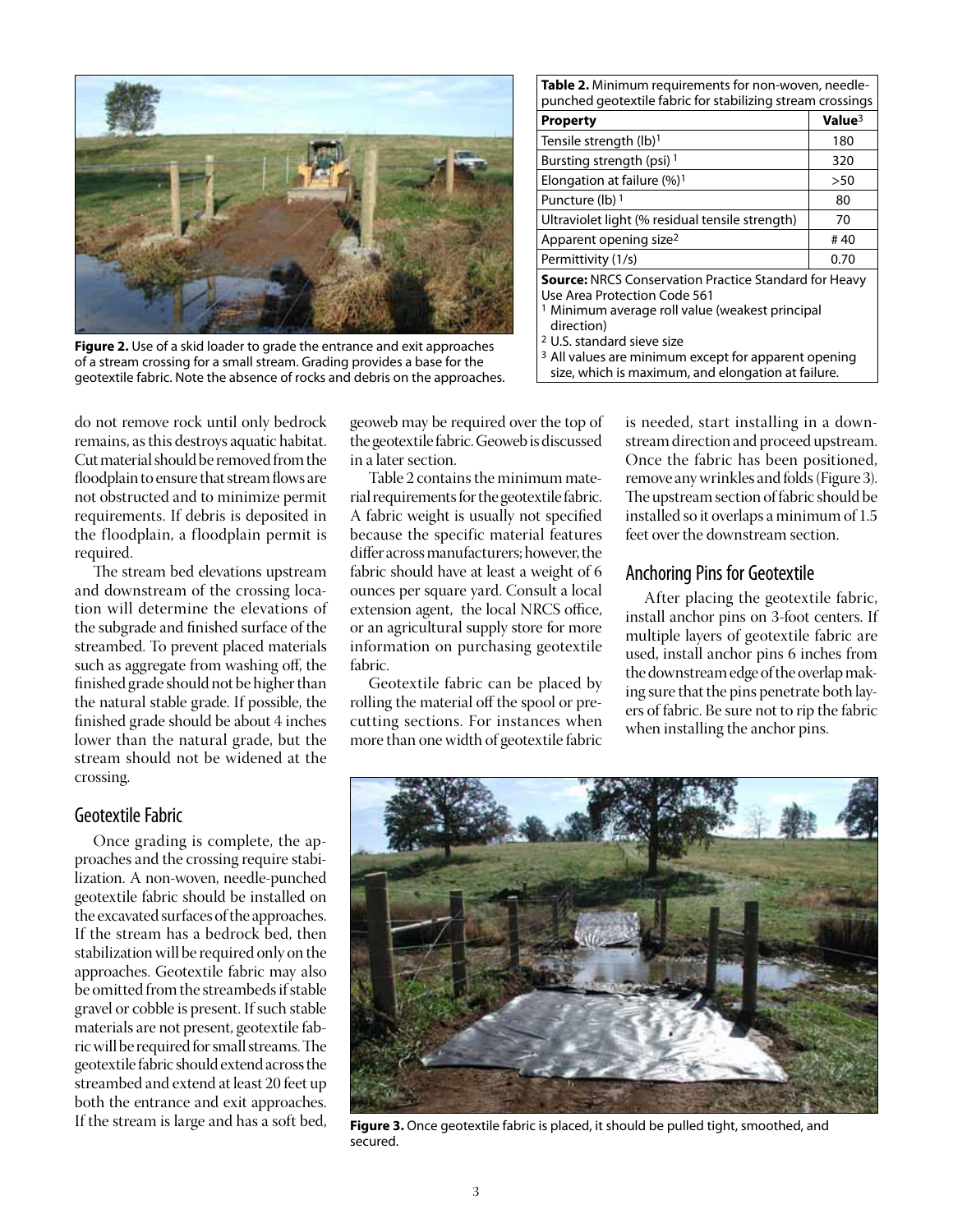Anchor pins can be manufactured from No. 3 reinforced steel or an equivalent material (refer to design drawings). The ends of the pins can be sharpened to ease installation. Anchor pins should be long enough to drive them into undisturbed soil. Install the pins on 3-ft centers at overlaps and edges, including the streambed if geotextile fabric is required based on the type of stream bed material present. While lightweight staples can be used to hold the geotextile fabric in place, their use should be considered temporary, as staples are much harder to remove. To determine the number of anchor pins needed, measure the total length of the crossing covered in fabric. For one width, multiply the total length by 0.85. For two widths, multiply the total length by 1.3.

#### Rock Layers

A 6-inch base layer of large aggregate should be laid over the geotextile fabric and compacted (Figure 4). Select the aggregate size based upon the slope and depth of the stream at bankfull elevation (Figure 5), which is the point at which water begins to exit the stream and spread out onto the floodplain. For most stream crossings, a No. 2 or No. 4 aggregate will work well. Take care when spreading the base layer as not to disturb the geotextile fabric. Spread a 4-inch layer of dense grade aggregate (DGA) over the base layer. Compact the DGA layer by using a roller or by driving over the entire area multiple times until the finished surface is smooth (Figure 6). The finished surface will provide a solid, stable path for livestock, and if desired, vehicular traffic.

The use of concrete is not recommended for stream crossings. Poured concrete or grouted stone material restricts the stream's ability to flex and give during large flow events. Stream crossings that incorporate concrete will inevitably lose the bed material underneath the concrete, which will leave behind a hanging mass of untied con-



**Figure 4.** After anchoring the geotextile fabric, place and compact a 6-inch base layer of large aggregate.

crete that will become a nuisance. This inability for a stream to adjust to large flow and substrate influx events can also create a number of additional problems, such as headcuts, an aggradation area where additional material may build up, and natural re-channellization, where

the stream may completely abandon the restricted area and create a new channel around the crossing location. In addition, a general water quality plan will not be issued from KDOW for projects proposing to utilize concrete or grout materials for a stream crossing.



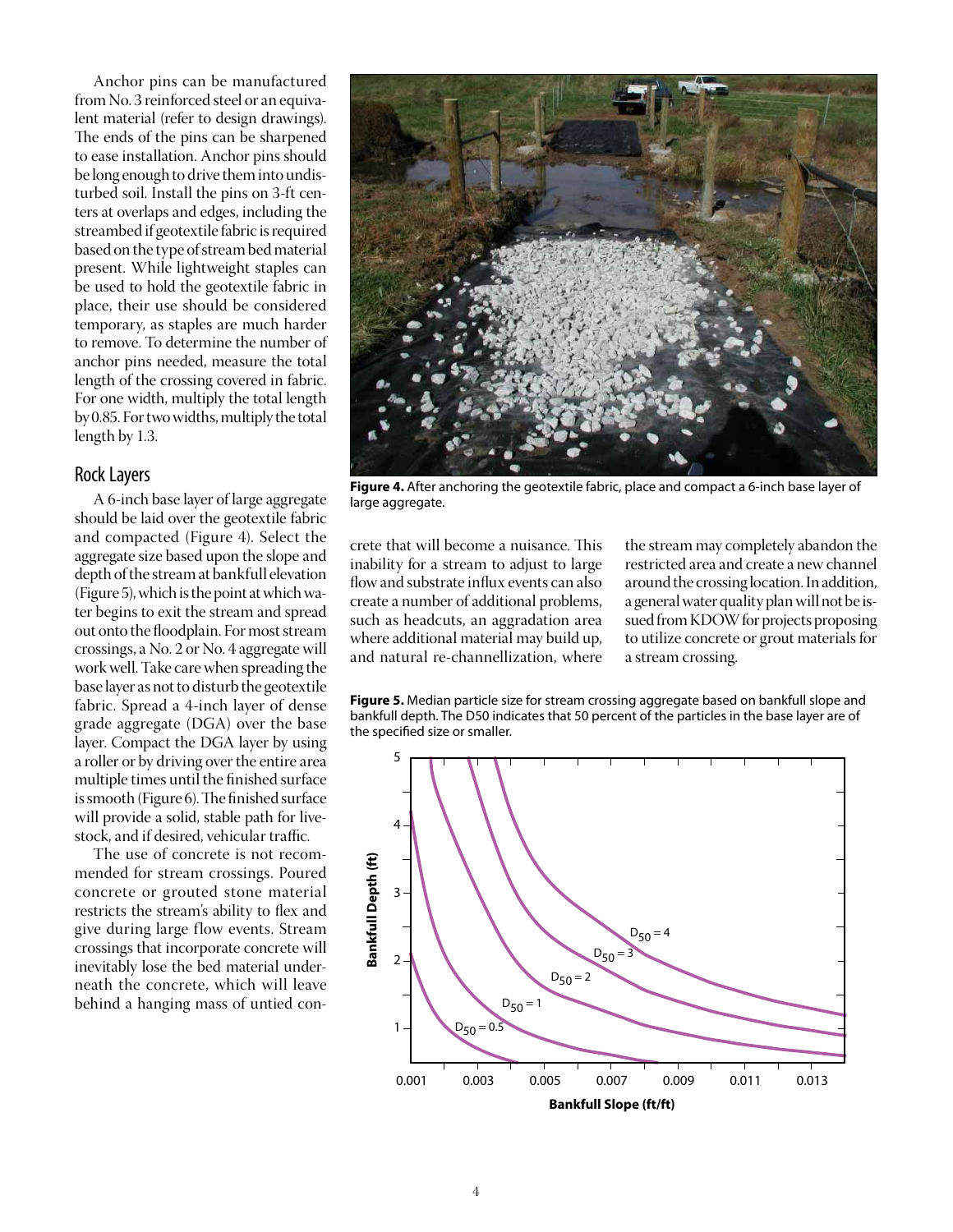## Geoweb

For large streams with soft bottoms, place geoweb over the geotextile to increase stability (Figure 7). Geoweb material should not be used if stream velocities will exceed 6 feet/second. If velocities are greater, consider a different location for the stream crossing. The minimum recommended height of the geoweb is six inches. The geoweb and geotextile should extend across the stream bottom and along the entrance and exit approaches for a minimum of 20 feet. Install the geoweb and place aggregate over the geoweb in accordance with the manufacturer's recommendations.

# Product of velocity and depth

A simple way to measure velocity is by using a float such as an orange peel, a tape measure, and a stop watch.

- Use a tape measure to mark a section of stream at least 20 ft in length.
- Drop the orange peel about 5 ft above the start of the marked section. Try to drop the orange peel in the center of the stream.
- When the orange peel reaches the beginning of the marked section, start the stopwatch.
- When the orange peel reaches the end of the marked section, stop the stopwatch.

Repeat at least two more times.

Add all of the times and divide by the number of repetitions to obtain an average time.

Divide the length of the marked section by the average time to get an average surface velocity and then multiple by 0.8. The 0.8 correction accounts for the fact that the velocity of water at the surface is faster than water along the streambed.

#### **Example:**

A 50-foot distance is marked off along a stream. The times it takes for an orange peel to travel the marked distance are 12, 10, and 11 seconds, giving an average time of 11 seconds.

For a distance of 50 feet and an average time of 11 seconds using the 0.8 correction, the average velocity is 3.6 feet per second.

## Vegetation

Following installation of the stream crossing, any remaining disturbed soil should be seeded and mulched with straw to protect against erosion. Soil

tests can help determine an appropriate amount of fertilizer that will not negatively affect water quality or aquatic habitat.



**Figure 6.** A 4-inch layer of dense grade aggregate (DGA) is placed over the base layer and compacted to form a smooth surface.



**Figure 7.** Geoweb, when placed over geotextile, offers extra stability for streams with soft beds.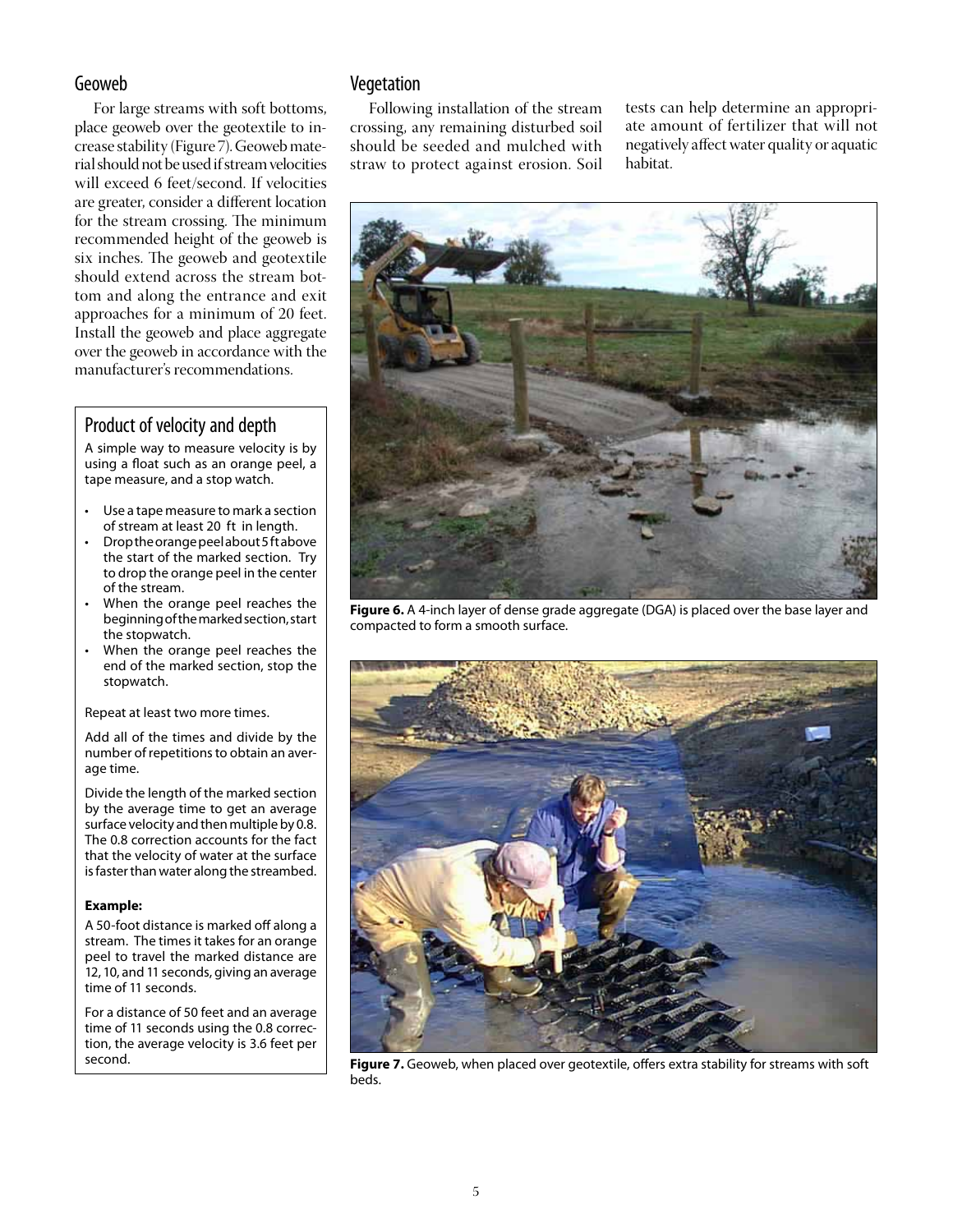# Fencing and Gates

Areas adjacent to the stream crossing should be fenced using either permanent or temporary means to exclude livestock from the riparian area. Fencing across the stream should consist of breakaway wire, swinging floodgates, hanging electrified chain or wire, or other such devices that allow the passage of debris during high flows (Figure 8).

If exclusion of cattle from the stream is desired, gates can be installed at the entrances to the stream crossing. The gates can be used to allow cattle limited access to the stream during parts of the year. The gates also can be used to completely exclude cattle from the stream by forcing them to stay in one pasture, such as with a rotational grazing scheme.

## Safety

Stream crossings should not be used during periods of high flows when swift moving, deep waters pose a danger to livestock and people. A staff gauge can be installed at the stream crossing to determine when the water depth is too high to use the crossing. As a general rule, if the product of velocity (feet per second) and depth (feet) is greater than 6, stay out of the stream.

# **Maintenance**

Inspect the stream crossing regularly, particularly after large storm events, to ensure the rock layers have not been eroded and fencing is not damaged. Conduct repairs as quickly as possible to prevent further damage to the stream crossing. If a flow diversion was built at the start of the approaches, inspect the diversion for sediment and debris deposition and remove as needed.



**Figure 8.** Swinging floodgates allow debris passage during high flows.

# **Cost-Share Eligibility**

Producers interested in constructing a stream crossing should contact their local NRCS office regarding the potential for cost-share funds from the Environment Quality Incentives Program (EQIP) or other such state funds to implement this BMP.

# **References**

- Agriculture Water Quality Authority. 2008. Kentucky Agriculture Water Quality Plan. Available at: http:// conservation.ky.gov/Pages/AgricultureWaterQuality.aspx.
- Higgins, S.F., C.T. Agouridis, and A.A. Gumbert. 2008. ID-170, Drinking water quality guidelines for cattle. University of Kentucky Cooperative Extension Service.
- Kentucky Administrative Regulations. 2011. 401 KAR 4:060. Stream construction criteria. Available at: http:// www.lrc.ky.gov/kar/401/004/060. htm.
- Kentucky Revised Statutes. 1982. KRS 151.250. Plans for dams, levees, etc. to be approved and permit issued by cabinet. Available at: http://www.lrc. ky.gov/KRS/151-00/250.pdf.
- Kolodziej, E.P. and D.L. Sedlak. 2007. Rangeland grazing as a source of steroid hormones to surface waters. Environmental Science and Technology 41: 3514-3520.
- Niemi, R.M. and J.S. Niemi. 1991. Bacterial pollution of waters in pristine and agricultural lands. Journal of Environmental Quality 20:620-627.
- Stephenson, C.R. and R.C. Rychert. 1982. Bottom sediment: a reservoir of *Escherichia coli* in rangeland steams. Journal of Range Management 35:119-123.
- Trimble, S.W. and A.C. Mendel. 1995. The cow as a geomorphic agent–a critical review. Geomorphology 13:233-253.
- U.S. Clean Water Act. 1977. 33 USC §1251 *et seq.*, Section 404.
- USDA-NRCS. 2001. Livestock water access and for stream crossings. Montana Engineering Technical Note No. 13. Available at: http://www. blm.gov/or/programs/nrst/files/ tneng14%28rev1%29.pdf.
- USDA-NRCS. 2010. Conservation Practice Standard, Stream Crossing, Code 578. Available at: ftp://ftp-fc.sc.egov. usda.gov/NHQ/practice-standards/ standards/578.pdf.

Educational programs of Kentucky Cooperative Extension serve all people regardless of race, color, age, sex, religion, disability, or national origin. Issued in furtherance of Cooperative Extension work, Acts of May 8 and June 30, 1914, in cooperation with the U.S. Department of Agriculture, M. Scott Smith, Director of Cooperative Extension Programs, University of Kentucky College of Agriculture, Lexington, and<br>Kentucky State Uni or nonprofit purposes only. Permitted users shall give credit to the author(s) and include this copyright notice. Publications are also available on the World Wide Web at www.ca.uky.edu. Issued 7-2011